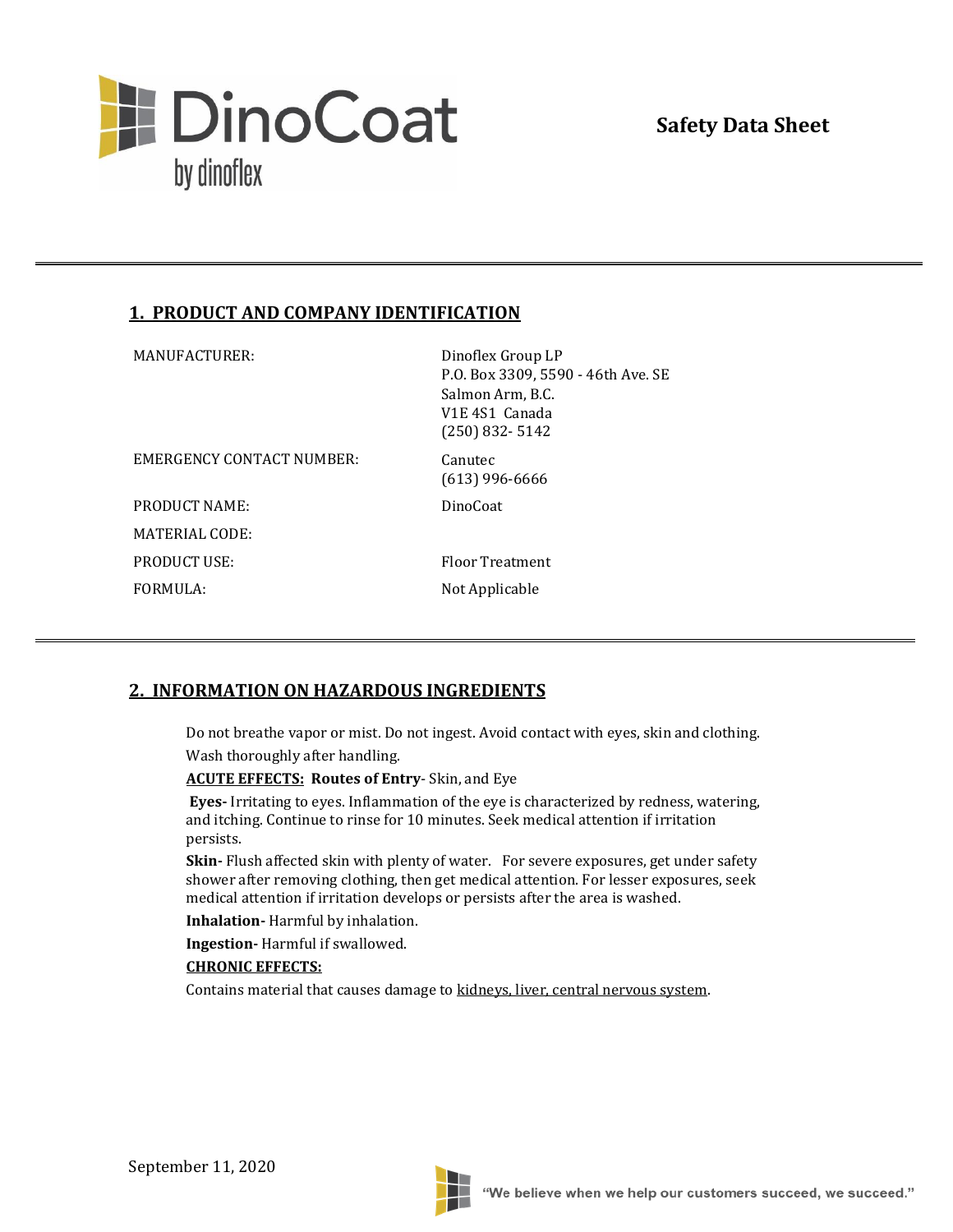# **3. HAZARDS IDENTIFICATION**

| HAZARDOUS INGREDIENTS          | CAS#           | % Range      |
|--------------------------------|----------------|--------------|
| 2-(ETHOXYETHOXY)-ETHANOL:      | 111-90-0       | $\sim$ 1 - 5 |
|                                |                |              |
| DIPROYLENE GLYCOL METHYL ETER: | 34590-94-8 1-5 |              |

## **4. FIRST AID MEASURES**

| EYES:                | Immediately flush eyes with plenty of water, preferably luke warm, for at least<br>15 minutes while holding eyelids apart. Seek medical attention if irritation<br>persists.                                                                                                                                                                                                                        |
|----------------------|-----------------------------------------------------------------------------------------------------------------------------------------------------------------------------------------------------------------------------------------------------------------------------------------------------------------------------------------------------------------------------------------------------|
| INHALATION:          | Remove individual to fresh air. Administer oxygen or artificial respiration as<br>needed by trained personnel. Obtain medical attention.                                                                                                                                                                                                                                                            |
| <b>SKIN CONTACT:</b> | If clothing comes in contact with the product, the clothing should be removed<br>immediately and should be laundered before re-use. Wash skin thoroughly<br>with soap and water. For severe exposures, get under safety shower after<br>removing clothing, then get medical attention. For lesser exposures, seek<br>medical attention if irritation develops or persists after the area is washed. |
| INGESTION:           | Call a physician immediately. DO NOT induce vomiting. Give small amounts of<br>water to drink. Never give anything by mouth to an unconscious person. Seek<br>medical attention.                                                                                                                                                                                                                    |

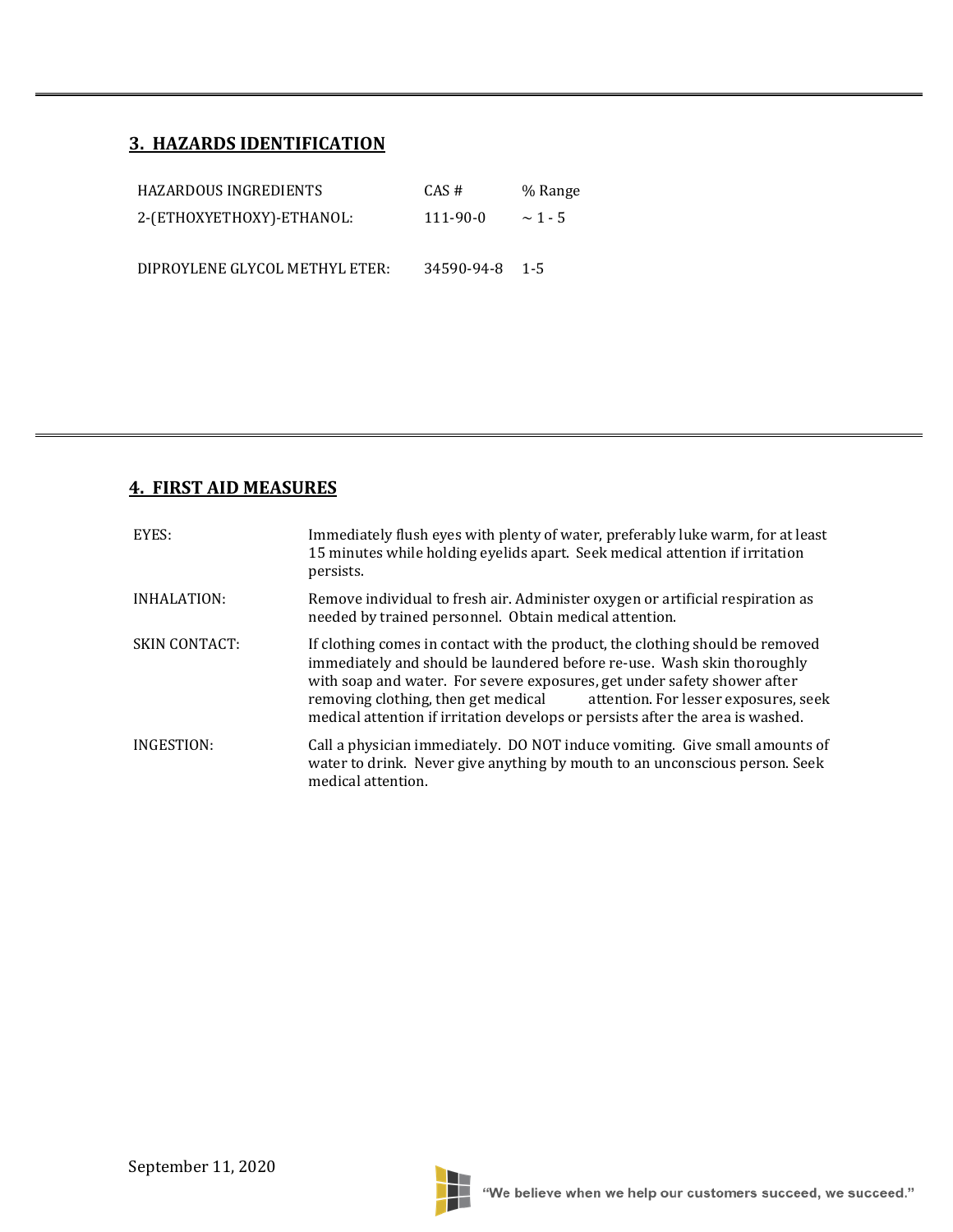## **5. FIRE FIGHTING MEASURES**

| <b>FLAMMABILITY SUMMARY:</b>     | This material supports combustion. During a fire,<br>vapors and irritating toxic gases may be generated<br>by thermal decomposition or combustion.                                                            |
|----------------------------------|---------------------------------------------------------------------------------------------------------------------------------------------------------------------------------------------------------------|
| <b>FLASH POINT:</b>              | Closed cup-n/a                                                                                                                                                                                                |
| AUTOIGNITION TEMPERATURE:        | No Data                                                                                                                                                                                                       |
| UPPER FLAMMABLE LIMIT, % IN AIR: | No Data                                                                                                                                                                                                       |
| LOWER FLAMMABLE LIMIT, % IN AIR: | No Data                                                                                                                                                                                                       |
| EXTINGUISHING MEDIA:             | Use foam, dry chemical or water spray when fighting fires. If<br>water is used, very large quantities are required. Contain run<br>off water with temporary barriers.                                         |
| FIRE FIGHTING INSTRUCTIONS:      | In case of fire, use normal fire fighting equipment including a<br>NIOSH approved self-contained breathing apparatus (SCBA).<br>Use water to cool fire-exposed containers to minimize the risk<br>of rupture. |
| <b>COMBUSTION PRODUCTS:</b>      | Carbon oxides, carbon dioxide, and other unidentifiable<br>organic compounds                                                                                                                                  |

# **6. ACCIDENTAL RELEASE MEASURES**

| SPILL/LEAK PROCEDURES: | Stop source of spill as soon as possible and notify appropriate<br>personnel. Utilize emergency response personal protection<br>equipment prior to the start of any response. Evacuate all non-<br>essential personnel. Cover spill with absorbent material, such<br>as sand, sawdust or sweeping compound. Shovel into unsealed<br>containers, transport to well-ventilated area (outside) Clean-up<br>floor area with water, letting stand for at least 15 minutes. |
|------------------------|-----------------------------------------------------------------------------------------------------------------------------------------------------------------------------------------------------------------------------------------------------------------------------------------------------------------------------------------------------------------------------------------------------------------------------------------------------------------------|
| PERSONAL PROTECTION:   | Additional protective clothing must be worn to prevent contact<br>with this chemical. Items include but are not limited to boots,<br>impervious gloves, hard hat, splash-proof goggles, chemically<br>impermeable suit, and self-contained breathing apparatus.                                                                                                                                                                                                       |

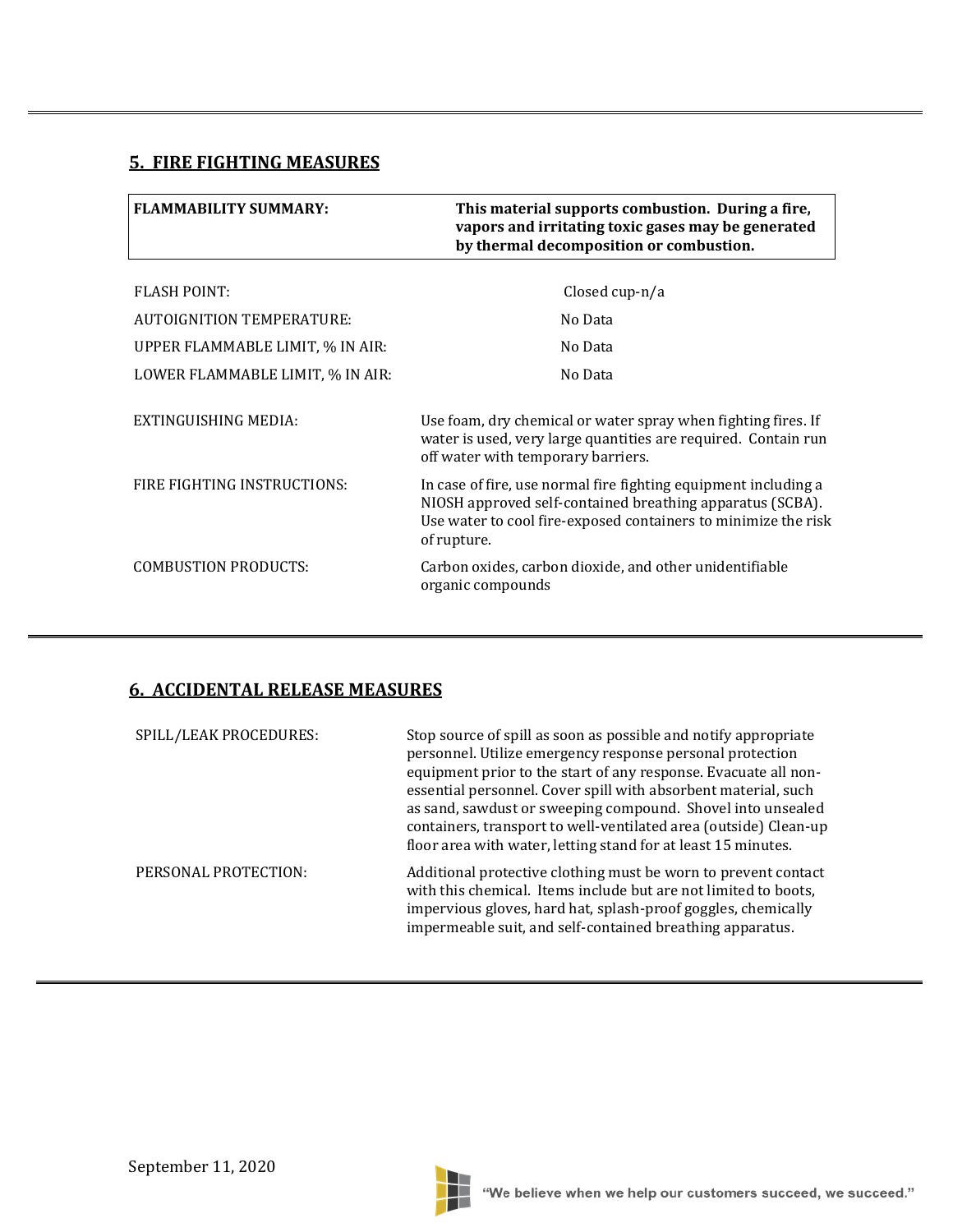## **7. HANDLING AND STORAGE**

| <b>HANDLING PROCEDURES:</b> | Avoid skin and eye contact. Do not breathe vapors or aerosols if<br>generated. Warning signs (irritation of the eyes, nose or throat, or<br>odor) are not adequate to prevent chronic exposure from<br>inhalation. |
|-----------------------------|--------------------------------------------------------------------------------------------------------------------------------------------------------------------------------------------------------------------|
| STORAGE REQUIREMENTS:       | Store in a cool, dry and well ventilated place, away from direct<br>sunlight. Isolate from incompatible materials. Store in a tightly<br>closed container.                                                         |
| <b>SHELF LIFE:</b>          | Six months                                                                                                                                                                                                         |
| STORAGE TEMPERATURE:        | Store at $4.4 - 49$ °C                                                                                                                                                                                             |

## **8. EXPOSURE CONTROLS**

| LIMITS, SKIN: TWA: 100 PPM 8 HR |                                                                                                                                               |
|---------------------------------|-----------------------------------------------------------------------------------------------------------------------------------------------|
| EYE PROTECTION:                 | Liquid chemical goggles or full face shield. Contact lenses<br>should not be worn. Eyewash stations should be accessible<br>to the work area. |
| RESPIRATORY PROTECTION:         | None under normal use.                                                                                                                        |
| <b>SKIN PROTECTION:</b>         | Chemically resistant gloves (butyl rubber, nitrile rubber, or<br>Nitrile). Safety showers should be accessible to the work<br>area.           |

Ŧ

### **9. PHYSICAL AND CHEMICAL PROPERTIES**

| September 11, 2020       |               |
|--------------------------|---------------|
| <b>VAPOR PRESSURE:</b>   | Same as water |
| SPECIFIC GRAVITY @ 22°C: | 1.03          |
| VOC:                     | 1.9%          |
| ODOR:                    | acrylic       |
| COLOR:                   | white         |
| PHYSICAL STATE:          | Liquid        |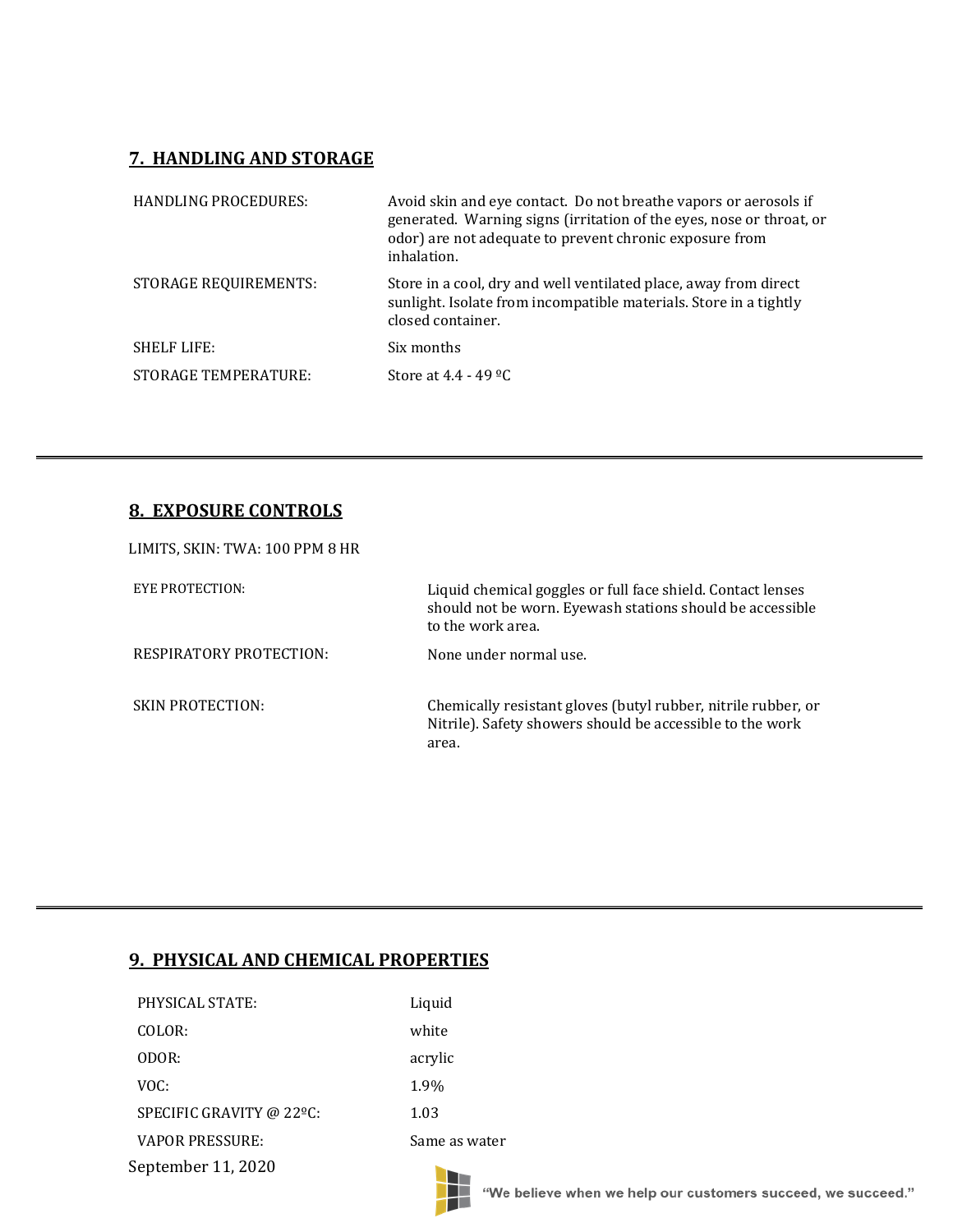| EVAPORATION RATE:      | 1           |
|------------------------|-------------|
| <b>BOILING POINT:</b>  | 100C (212F) |
| <b>FREEZING POINT:</b> | OC.         |
| PH:                    | $8-9$       |
| SOLUBILITY IN WATER:   | Easily      |

#### **10. STABILITY AND REACTIVITY**

| <b>STABILITY AND REACTIVITY SUMMARY:</b> | Stable under normal conditions. Not<br>sensitive to mechanical shock or to static<br>discharge. |
|------------------------------------------|-------------------------------------------------------------------------------------------------|
|                                          |                                                                                                 |
| HAZARDOUS POLYMERIZATION:                | Will not occur                                                                                  |
| CONDITIONS TO AVOID:                     | Acids                                                                                           |
| CHEMICAL INCOMPATIBILITY:                | Oxidizing materials, peroxides                                                                  |
| DECOMPOSITION PRODUCTS:                  | None under normal conditions.                                                                   |
|                                          |                                                                                                 |

## **11. TOXICOLOGICAL INFORMATION**

CARCINOGENICITY: No known or significant effects

PRODUCT ANIMAL TOXICOLOGY: (DIETHYLENE GYCOL MONOETHYL ETHER)

ORAL LD50 VALUE (RAT): 10502 mg/Kg DERMAL LD50 VALUE: 9143 mg/Kg INHALATION LC50 VALUE: >200 mg/Kg

## **12. DISPOSAL CONSIDERATIONS**

**CARE MUST BE TAKEN TO PREVENT ENVIRONMENTAL CONTAMINATION FROM THE USE OF THIS MATERIAL. THE USER OF THIS MATERIAL HAS THE RESPONSIBILITY TO DISPOSE OF UNUSED MATERIAL, RESIDUES AND CONTAINERS IN COMPLIANCE WITH ALL RELEVANT LOCAL, STATE AND FEDERAL LAWS AND REGULATIONS REGARDING TREATMENT, STORAGE AND DISPOSAL FOR HAZARDOUS AND NONHAZARDOUS WASTES.**